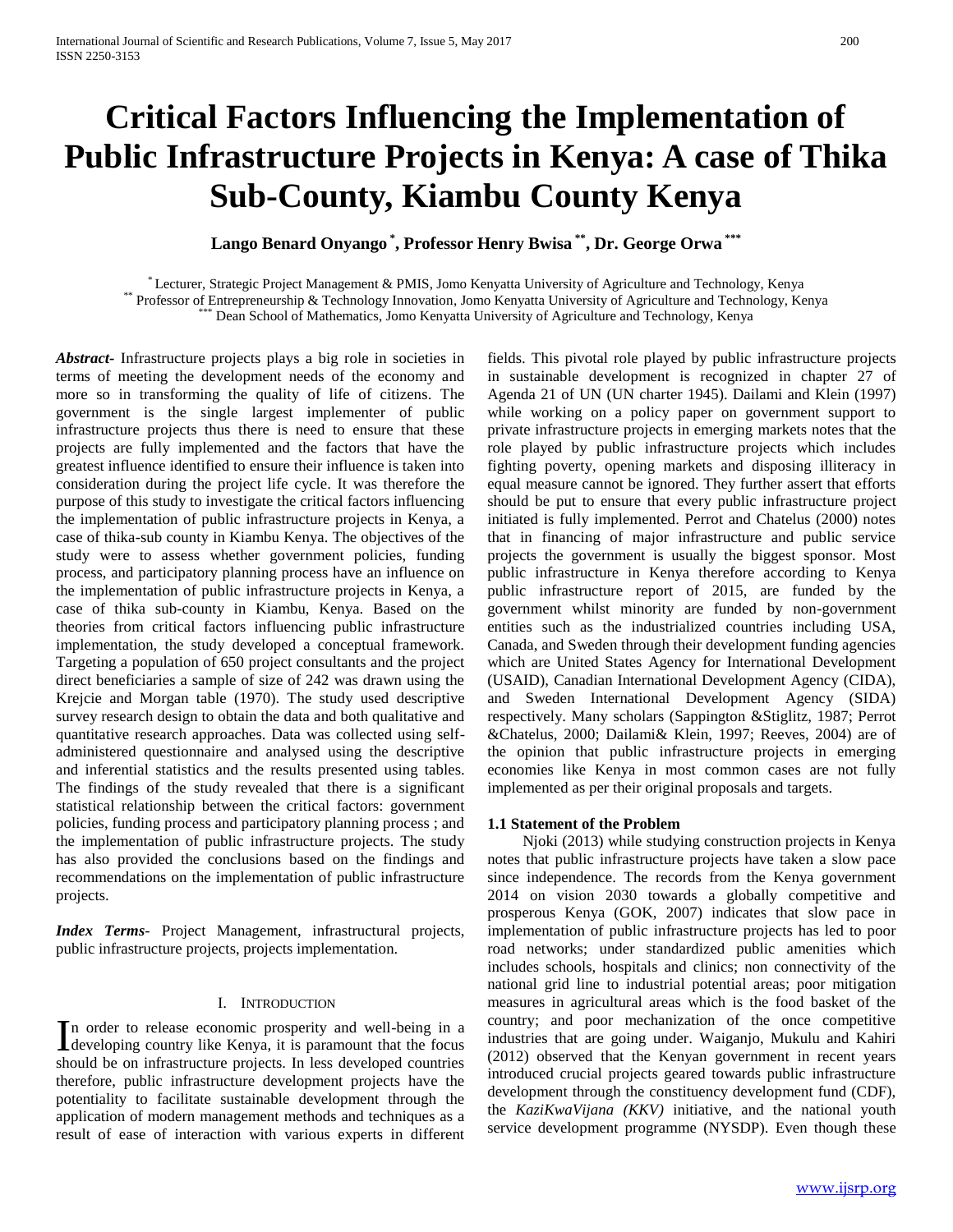initiatives bore fruits in some quarters, it is the view of Waiganjo, Mukulu and Kahiri that the implementations of these projects were not fully achieved.

Lango (2015) while studying the critical success factors of fire safety projects in Kiambu county notes that Thika sub-county which is in Kiambu had one of the lowest implementation rating on public infrastructure development projects. A report by the county assembly notes that infrastructural development projects like roads within the jurisdiction of the county government takes as long as twice the amount of time it ought to take to completion (Lango, 2015; Njoki, 2013).

 County governments play an important role in free service delivery offered through public infrastructure development and their full implementation is a catalyst for economic growth. This study therefore was undertaken to fulfill the knowledge gap on comprehending the bigger picture in implementation of public infrastructure projects by looking at the critical factors of consideration. This study therefore was to verify why factors applied in public infrastructure projects does not lead to its full implementation and in essence investigate the critical factors influencing implementation of public infrastructure projects in thika sub-county in Kiambu, Kenya.

# **1.2 General Objective**

 To investigate the critical factors influencing the implementation of public infrastructure projects inThika Sub-County, Kiambu Kenya.

# **1.3 Specific Objectives**

- 1. To determine the influence of government policies on implementation of public infrastructure projects in Thika Sub-County, Kiambu Kenya.
- 2. To determine the influence of funding process on implementation of public infrastructure projects in Thika Sub-County, Kiambu Kenya.
- 3. To determine the influence of participatory planning process on implementation of public infrastructure projects in Thika Sub-County, Kiambu Kenya

# **1.4 Hypotheses**

 The research sought to ascertain the validity or otherwise of the following hypotheses:

**H**<sub>O1</sub>: Government policies do not influence implementation of public infrastructure projects in Thika Sub-County, Kiambu Kenya.

**H**<sub>O2</sub>: Funding process do not influence implementation of public infrastructure projects in Thika Sub-County, Kiambu Kenya.

 **HO3**: Participatory planning processes do not influence implementation of public infrastructure projects in Thika Sub-County, Kiambu Kenya.

# **1.5 Justifications**

 This research has documented the critical factors influencing the implementation of infrastructure projects in Thika Sub-county, Kiambu Kenya which in essence could be made available to the county governments in Kenya as a basis for establishing a strong background in ensuring that the

infrastructure projects are implemented fully. The study further provides a structured approach to public infrastructure projects implementation by providing the critical factors to focus on and eliminating the adhoc, haphazard, and obsolete adhoc focus on methods rather than coherent and actionable plans.

# **1.6 Scope**

 The study was restricted to Thika Sub-county in Kiambu county Kenya. This study was conducted at the Thika Subcounty because the researcher had easy access to data collection and on-site analysis and the fact that Thika sub-county has been part of selected areas that have implemented major government public infrastructure projects in all sectors of its economy.

# **1.7 Limitations**

 The researcher noted that public infrastructure projects are multi-sectorial and multi-disciplinary in nature and involves different county departments including roads and transport; health; sports and culture; labour and social welfare; tourism and recreation; and finance. Therefore the greatest limitation to this study was the cross sectional majority of data to be investigated. To avoid this however, the researcher made sure that the data collected focused on the critical factors influencing public infrastructure projects implementations.

# II. LITERATURE REVIEW

 This section reviews the literature relevant to the study objective areas and presents a conceptual framework for which the study is based.

# **2.1 Government Policies**

 The growing focus on governments to implement public infrastructure projects as a major platform to gain public trust and support has increased policy interests in the same area. Kerr and Newell (2001) while looking at projects dealing with policy induced technology adoption, notes that government departments and projects implementing agencies depend on these policies to ensure that public infrastructure project meats certain preconditions and post-conditions. While the policies does not make it mandatory for the project initiators to incorporate the project recipients, Kerr and Newell argues that the policies should cut across the project's sectorial engagement in order to meet the pre-and-post- requirements. Governments develop policies that are geared towards mass implementation of large infrastructure projects with the main aim of pursuing social goals and to correct society failures and promote economic efficiency (Kaiser & Ahlemann, 2010). Further in implementation of projects, policies are developed to achieve the goals of redistribution of resources from one group of people to another group to achieve same level development. This according to Kaiser and Ahlemann (2010) should be done at minimum cost. Otieno et al (2010) opined that an ideal policy on project implementation should focus on the project's effectiveness, where the projects implementation prospects should meet the institutional, regulatory and socioeconomic goals of the recipients in a manner that is appropriate to the proponents of the project. Furthermore a good policy should advocate for effectiveness which entails the project to be as cost effective as possible, fair dealing, where the stakeholders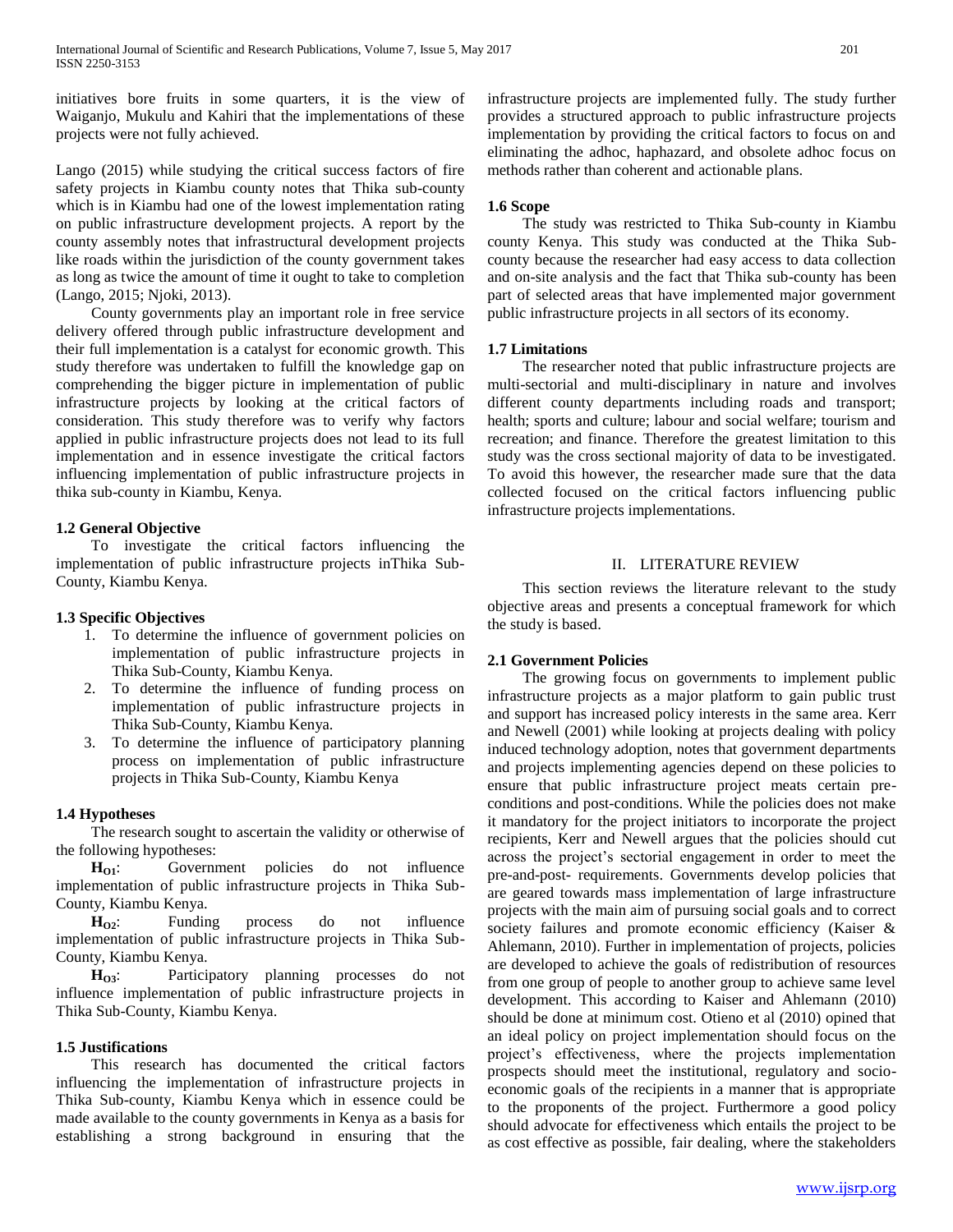should be treated equally without discrimination or prejudice including protection of confidentialities of the project where necessary (Otieno et al., 2010). Njoki (2013) asserts that policies should aid project implementation by upholding the integrity of the project to ensure informed decision making which requires public infrastructure projects to base their implementation on accurate information and ensure basic requirements are met. World Bank (2002) on the other hand requires transparency to enhance public infrastructure projects openness and clarity. The main objectives of government policies therefore is to link public infrastructure projects planning, budgeting, and achieving financial requirements during the implementation process.Macharia and Ngugi (2014) while studying the determinants of successful completion of power projects in Kenya power and lighting company notes that government policies on mega projects plays a greater role as it influences the size, structure, conduct and performance of the government entity during implementation process.

## **2.2 Funding Process**

 Njoki (2013) notes that the funding and funding process is vital in the implementation of the public infrastructure projects in Kenya and a process that is clearly not outlined within the structure of the funding agency may well interfere with the implementation of projects that are scheduled to be executed. Macharia and Ngugi (2014) also asserts that the funding process in any public infrastructure project is usually hampered by the contractors who do not have adequate funds for the project. This, according to Macharia and Ngugi, is the major hindrance to a structured detailed process in funding of public infrastructure projects. The major funding process according to Otieno et al. (2010) encompases the funding for the construction materials, labourers, salaries and remuneration, and equipment to be used during the work processes. Otieno et al. therefore contends that key in public infrastructure project is its funding processes and without which can lead to the project facing financial difficulties. This is also supported by Kaiser and Ahlemann (2010) who argue that without a clear funding process in any public infrastructure implementation may lead to the project contractor applying poor materials and also leads to inefficient communication, unreliable suppliers, and late project deliveries. Wanjiku (2012) while studying the factors influencing performance of contractors of government funded building projects notes that the implementation of public infrastructure projects is heavily influenced by funding process and if not structured systematically then this leads to financial issues, poor human resources, wrong designation of site characteristics and poor design qualities.

 Public infrastructure project funding, according to Esty and Christoy (2002), is one where the funds must include its reliance on the project's ability to cover costs related to its interest and debt repayment, the risk sharing principles, the non or limited recourse financing, off-balance sheet financing, and the involvement of various forms of other sources of capital during the implementation process. This fact is supported further by Daube, Vollrath and Alfen (2008) in their comparision study of project financing and the forfeiting model as financing forms for Public-Private-Partnership (PPP) projects in German where they opined that the key ingredient that ensure a project's implementation is the assets, contracts, and cash flows obtained from the funding entities to sustain the project to completion. Further, they note that any project funding structure should ascertain the that there will be adaptability to the various needs of the public infrastructure project demands during the implementation process. From the authors and others including Hainz and Kleimeier (2006), project funding in public infrastructure projects plays an important role in the implementation process.

# **2.3 Participative Planning Process**

 Reeves (2004) defines participative planning process in public infrastructure projects as all the activities by which members of the public including citizens, users and consumers contribute to shaping the decisions taken by public organizations. Further the purpose and methods of fostering the participative process must be in scale or spectrum with the level of consultations at one end and more deliberative techniques on another end. This according to Reeves is to ensure that participative planning process promotes deliberate public infrastructure projects but necessarily a prescription on the method to use. Njoki (2013) notes that participative planning process occurs in infrastructure projects at the government level and the local county governments where the projects are implemented.Njoki further notes that these participatory activities should be mapped to eliminate the bureaucratic participative processes that are traditional including written consultations to include more modern approach that includes the focus groups and opinion polls.Dailami and Klein (1997) opined that the public appetite for participation and involvement in public infrastructure projects is mixed although there is not much literature on the involvement of the public on participatory planning processes during public infrastructure projects. The demand for participation, according to Dailami and Klein, depends on several factors which includes: whether the project is national or county government originated; what the law prescribes as enough public participation; and whether proof of public participation will eventually make much difference. Perrot and Chatelus (2000) believe that the reforms of public structures and governing systems is the key to public infrastructure projects development implementation however there is still a debate amongst the stakeholders' of how vast the participatory public processes in public infrastructure projects should be attained in policy making and the major role of the elected representatives. Sappington and Stiglitz (1987) on the hand argue that the major enablers of public participations includes capacity and resources of the projects, the social capital and the attitudes of political players in the project area of implementation, and the managerial and civil society leaders engaged in the project processes. It however believed that the level of participation in a public infrastructure project relies so heavily on those on power and the process is never considered so important (Dailami and Klein, 1997).

#### **2.4 Theoretical Review**

 The theoretical framework considered various theories for this particular study which are discussed below.

# **2.4.1 Institutional Theory**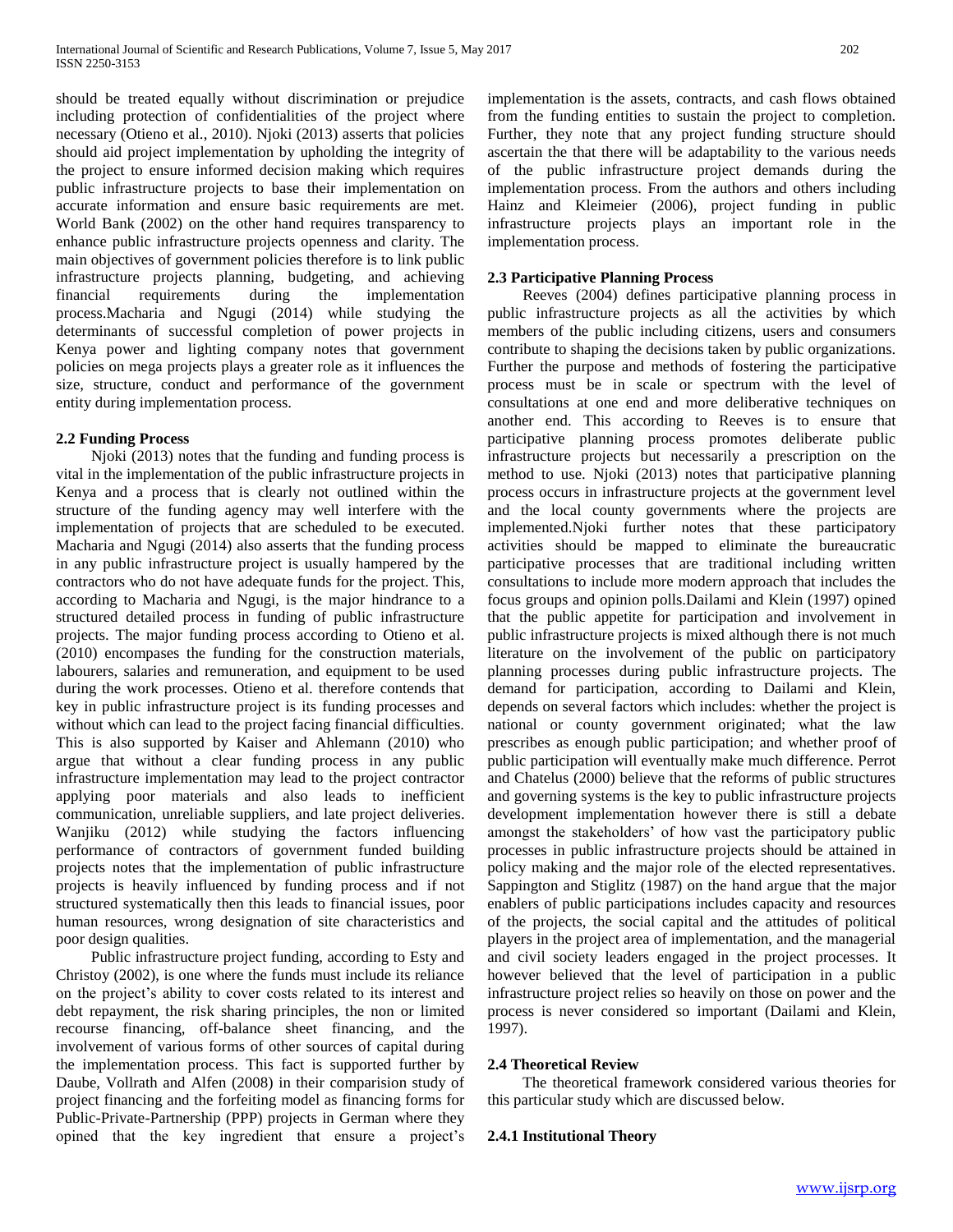Zucker (1987) view institutional theory as one providing a rich but complex view of an organization and observed that in most cases these organizations are influenced by normative pressures either arising internally or externally such as the state policies or policies from the county and sub-county governments. Further these policies which are essentially pressures, lead a county government to be guided by legitimated elements which may include standard operating procedures, procurement rules, disposal and compensation procedures and state requirements which may often have an effect on directing attention away from public projects implementations.Macharia and Ngugi (2014) however note that the institutional theory is inherently difficult to explicate as it taps public projects taken-for-granted assumptions at the core of the social habour. The main aim of this study therefore is to make the institutional theory more accessible and understood in terms of government policies. Robey and Holmstrom (2001) while studying transforming municipal governance in global context taking a case study of the dialectics of social change, notes that institutional theory tenders to focus on the more resilient aspects of social structure and considers processes by which structures, schemas, rules, norms, and routines become more established as the authoritative guidelines for public infrastructure implementation.

## **2.4.2 Systems Theory**

 System theory tends to explain why many public infrastructure projects tends to fail and according to Bertalanffy (1972) the failure is mostly attributed to the various processes in place that the system must adhere to in order to be completed. One of these processes includes the funding process of the project and Bertalanffy hypotheses that everything is part of a larger independent arrangement and most importantly centered on clarifying the whole of the project, its parts, and the relations between them. Public infrastructure project at the sub-county government incorporates many funding agencies which take into consideration the local, county, national, public, private and nonprofit units within the project's implementation area of jurisdiction.Bertalanffy suggests that the systems theory acknowledges that successfully implemented projects requires a streamlined funding process, outlines the stages of funding and states while describing the project activities for implementation to be funded. The funding system therefore should be one that is open for project variances during the implementation process

either in the upward or downward during the project period (Otieno et al., 2010). Further the interactions between the various funding agencies of the project affect the implementation of project. Nudurupati, Garengo and Tuner (2007) while studying the dynamics of performance measurement and organizational culture while applying systems theory found out that it is the best model in studying the critical factors influencing public infrastructure implementations due to its specialization in organization systems, the availability of researched material data, its uses on measurements of psychometric in nature and the fact that it is the dominant model for investigating service delivery in the public arena.

## **2.4.3 Participatory Development Theory**

 Chambers (1997) opined that participatory development theory seeks to ensure the inclusion of local beneficiaries of a public infrastructure project into the activities of the project implementations. Further that the project's participatory planning must take into consideration the local population which in this case the sub-county residents to the enable the public infrastructure development implementation success. Mohan (2008) on the other hand observes that participatory development theory promotes the improvement of efficiency and effectiveness of formal public infrastructure development programmes and the external and the local actors of the project must be involved. This theory according to Chambers (1997) therefore devices a means of planning in development at the sub-county level which must involve the local sub-county communities and uses various planning tools which includes the Participatory Rural Appraisal (PRA) as one of the formal planning tools. Chambers add that by planning for projects and especially in devolved systems of governance causes a shift in power relations by valorizing voices that usually go unheard by political development groups as it seeks to include the illiterate, poor, marginalized people and all groups to represent own lives and livelihoods affected by the projects. Participatory Development theory therefore, according to Mohan (2008) increases the sub-county population, who are also the local reciepients of the projects, ability to be selfdetermining in the implementation of the public infrastructure projects.

#### **2.5Conceptual Framework**



**Figure 1: Conceptual Model on Critical Factors Influence on Implementation of Public Infrastructure Project**

 The conceptual framework, adapted from Macharia and Ngugi (2014), illustrates the influence of the critical factors which includes government policies, funding process and

participatory planning process on the implementation of public infrastructure projects.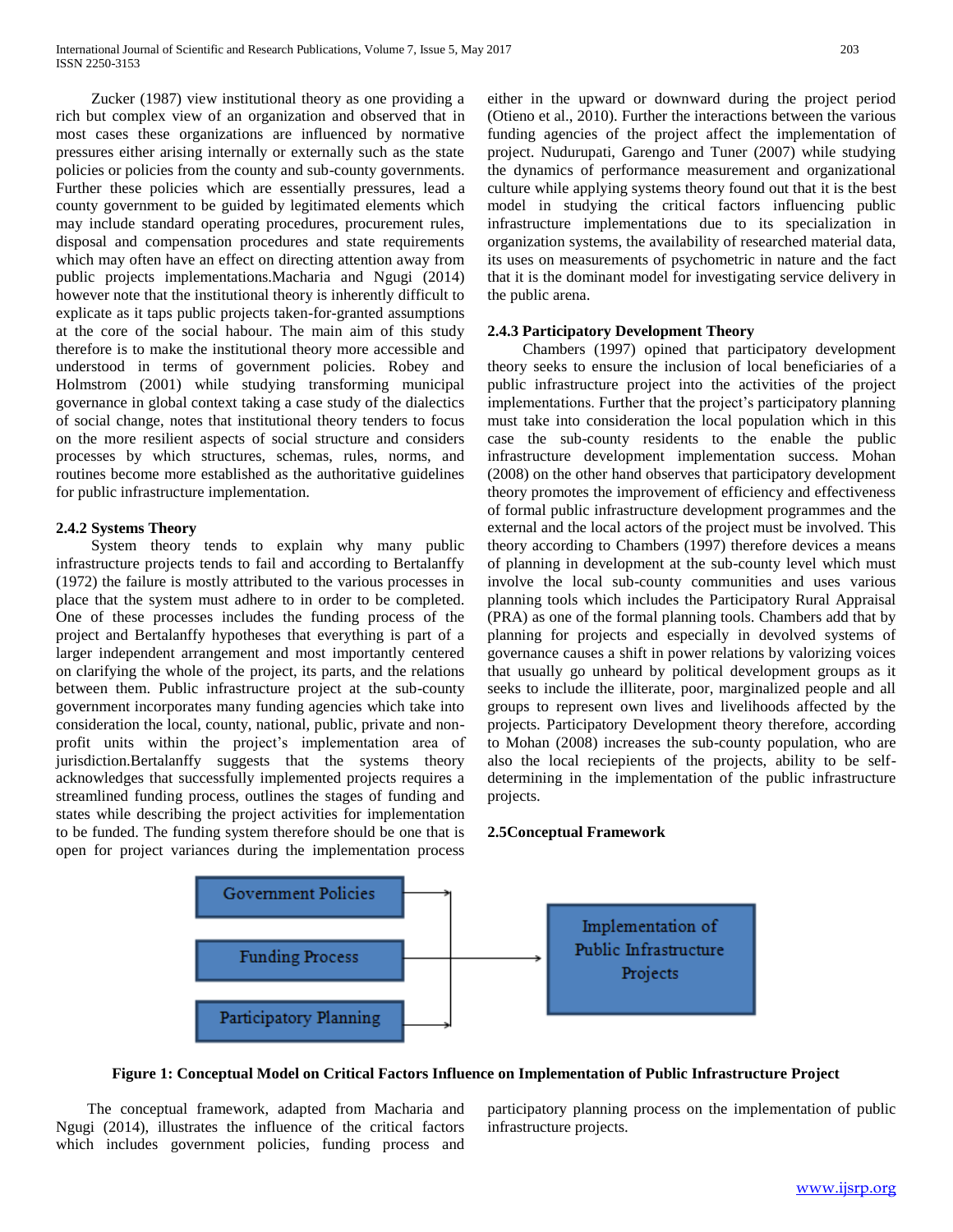#### **2.6Summary and Research Gaps**

 Wanjiku (2012) notes that in 2003 the Government of Kenya initiated a change implementation process aimed at reforming the public sector that specifically focused on the use of public resources and the implementation of public infrastructure development projects. This process according to Wanjiku gave birth to oversight institutions such as the Anti-Corruption authority, the financial management departments, the public procurement and oversight authority among other that were charged with the responsibilities of ensuring that public infrastructure projects are implemented as per the required standards. In particular, Otieno et al. (2010) opined that the public procurement oversight authority ensured that the procurement process of public infrastructure projects were transparent, with accountability and reduced wastage of public resources. However Lango (2015) while quoting an independent procurement review by the Government of Kenya (GoK) and the European Union (EU) noted that there were still weak oversight institutions, lack of transparency in projects acquisitions, poor linkages between procurements and expenditures, delays and inefficiencies and poor records management of public infrastructure projects. Macharia and Ngugi (2014) indicate that one of the major challenges in public infrastructure implementation is the corruption levels being experienced in different levels of governments. Macharia and Ngugi indicates that in 2004 Kenya was selected to receive the Threshold Programme (TP) by the Millenium Challenge Corporation (MCC) but noted that Kenya failed four of the six MCC indicators including the control of corruption that hampers the implementation of public infrastructure projects. Wanjiku (2012) notes that Kenya has continued to fail in its infrastructure projects implementation and to improve indicates that a focus must be on the critical factors that influence the implementation process.

 As noted by various authors (Wanjiku, 2012; Macharia and Ngugi, 2014; Lango, 2015; Njoki, 2013) urban areas in Kenya including thika sub-county in Kiambu are growing rapidly as rural dwellers migrate in search of opportunities presented by the heavy infrastructure development in these towns. The devolved government and the central government are having difficulties in responding to the infrastructural needs of these urban areas with the recent development policies giving local politicians with no prior background in development the financial and decisionmaking power to plan and implement major public infrastructural development projects (Lango, 2015). This in essence according to Wanjiku (2012) the politicians and their proxies inflate the project funding costs and further in collusion with the contractors use shoddy materials and inefficient project materials during implementation resulting to low-quality completed public infrastructures. Njoki (2013) while studying construction projects in Nairobi Kenya opined that construction infrastructure projects fail due to poor considerations on the project costs, its documentation and the stakeholders involved. The study however did not focus on other infrastructure development projects and the factors of considerations only looked at the project in its entity without considering the external contributing factors that includes government policies, project funding, and participatory procedures. Other studies also follow a similar script albeit with a different logical conclusion and it is therefore the objective of

this study to assess the influence of critical factors on the implementation of public infrastructure projects.

#### III. METHODOLOGY

#### **3.1 Research Design**

 The research employed a descriptive survey research design to obtain data that helped to determine the critical factors influencing public infrastructure projects implementation and specifically to determine the characteristics of a large group. According to Creswell (2005) this design involves collecting original data in form of questionnaire for describe a population which was too large to observe directly. The research used quantitative approach because the research collected information from a large population of public infrastructure project consultants and consulting beneficiaries in order to answer the research questions.

## **3.2 Target Population**

 Creswell (2005) describes the target population as all the members of a real or hypothetical set of people, objects or events to which a researcher intends to generalize their results of the study. The study target 650 projects consultants and project direct beneficiaries within thika sub-county. Table 3.1 summarizes the target population:

**Table 3.1: Target Population**

| Category                            | <b>Target</b>     | <b>Percentage</b> |
|-------------------------------------|-------------------|-------------------|
|                                     | <b>Population</b> |                   |
| <b>Project Consultants</b>          | 150               | 23.1              |
| <b>Project Direct Beneficiaries</b> | 500               | 76.9              |
| <b>Total</b>                        | 650               | 100.00            |

#### **3.3 Sample size and Sampling Procedure**

 Krejcie and Morgan Table (1970) was used to determine the sample sizes as it uses a formula which has been proven over time. Based on the target population the sample size was 242 with 52 and 245 for project consultants and project direct beneficiaries respectively. Table 3.2 below gives a summary of the sample size.

**Table 3.2: Sample Size**

| Category                            | <b>Target</b><br><b>Population</b> | <b>Sample Size</b> |
|-------------------------------------|------------------------------------|--------------------|
| <b>Project Consultants</b>          | 150                                | 56                 |
| <b>Project Direct Beneficiaries</b> | 500                                | 186                |
| <b>Total</b>                        | 650                                | 242                |

#### **3.4 Research Instruments**

 Data was collected using two instruments which were the Project Consultants Questionnaire (PCQ) and the Project Direct Beneficiaries Interview Schedule (PDBIS). While the PCQ was a structured questionnaire the PDBIS was an interview schedule designed to guide in the interviewing of the public infrastructure projects direct beneficiaries and especially in the vicinity of the project undertaken.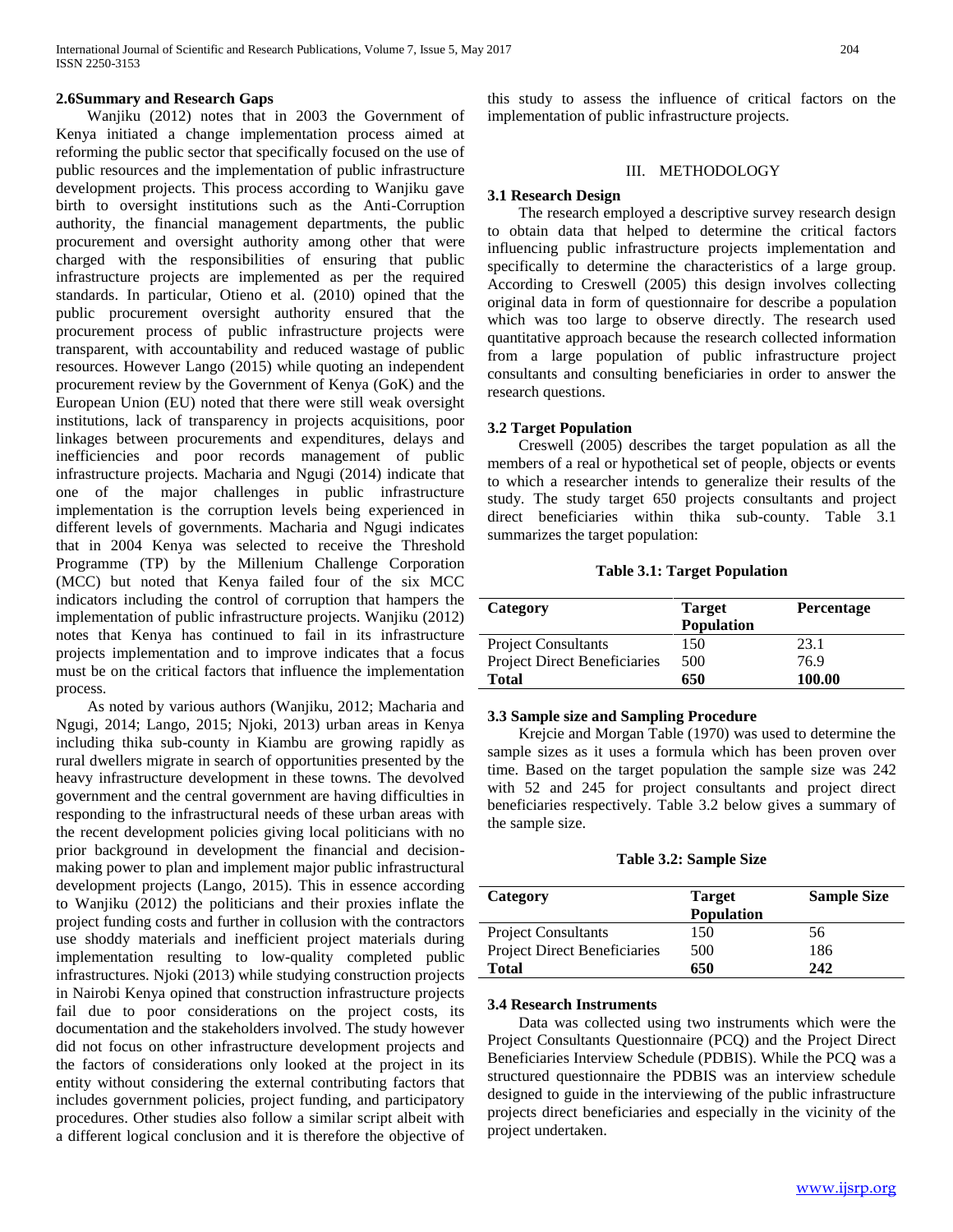#### **3.5 Piloting**

 The research instruments were piloted with one infrastructure project and its direct beneficiaries in Ruiru-sub County within KiambuCounty which experienced the same conditions but were not involved in the study. The reliability of the PCQ was checked and that of the PDBIS. This pilot study also offered an opportunity for the researcher to familiarize with the data collection process.

## **3.5 Reliability and Validity**

 Creswell (2005) describes validity of research as the degree to which evidence supports any inferences a researcher makes based on the research data collected using a specific instrument. In order to ascertain validity of the instruments expert opinion was sought from the college of human resource and management and the department of statistics of Jomo Kenyatta University of Agriculture and Technology (JKUAT).

 Reliability according to Mugenda and Mungenda (2003) is the measure of a research instrument to yield consistent results after repeated trials. A test-retest method was used to assess the reliability of the data. The PCQ and the PDBIS was administered twice and the second administering was done after a one week lapse of time to check whether it gave the same results. In order to determine the extent the questionnaires were able to obtain a consistent result each time it was administered, a correlation coefficient was computed. A reliability coefficient of at least 0.7 was accepted as recommended by Creswell (2005).

## **3.7 Data Collection Procedures**

 The PCQ and PDBIS were left with the project consultants and project direct beneficiaries respectively for response and were later collected after one week. In case of questionnaire which the respondent could not be traced at the time of the audit, a new questionnaire was given and a date set for collection that did not exceed three days later. A selection of the project consultants and the beneficiaries were interviewed to ascertain issues and clarification of data obtained. This was thematic on government policies, funding process, participatory planning and their influence on public infrastructure projects implementation.

#### **3.8 Data Analysis Techniques**

 The questionnaires from the various respondents were screened, cleaned, coded and entered in an SPSS Version 21.0 computer software for analysis and this was then edited for completeness and consistency with the variables of analysis. The collected quantitative data was analyzed using descriptive statistics which included the frequency distributions tables, mean and percentages.

# **3.8.1 Empirical Model**

 The research was guided by a linear regression model that relates to factors influencing public infrastructure projects implementation. The model was then indicated as:

$$
Y = \beta_0 + \beta_1 X_1 + \beta_2 X_2 + \beta_3 X_3
$$

Where:

- Y is public infrastructure projects implementation
- X1- isGovernment Policies
- $X_2$  is Funding Process
- X3- isParticipatory Planning Process

# **3.8.2 Test of Significance**

 The research used inferential statistics to test the significance of the overall model at 95% level of significance and the coefficient of correlation (r) used to determine the magnitude of the relationship between the dependent and independent variables. Coefficient of determination  $(r^2)$  will also be used to show the percentage for which each independent variable and all independent variables combined will beexplaining the change in the dependent varibles.

## IV. DATA ANALYSIS, PRESENTATION AND INTERPRETATION OF FINDINGS

#### **4.0 Introduction**

 This chapter presents the data analysis, presentation and interpretation of the findings on the critical factors influencing the public infrastructure implementation. The collected data was collated and descriptive table reports generated.

## **4.1 Questionnaire Return Rate**

 The researcher administered 242 questionnaires and collected 228 which constituted 94.2% response rate for the data collection. The table 4.1 below shows the various response distributions for the project consultants and project direct beneficiaries.

*Table 4.1: Response Rate*

| <b>Respondent</b>         | <b>Frequency</b> | <b>Percentage</b> |
|---------------------------|------------------|-------------------|
| <b>Project Consultant</b> | 55               | 22.7              |
| Project Direct            | 173              | 71.5              |
| <b>Beneficiaries</b>      |                  |                   |
| <b>Total</b>              | 228              | 94.2              |

 The 94.2% was rated by the researcher as a high response from a simple random sample of 242 and according to the American Association for Public Opinion Research (AAPOR, 2008) is generally accepted as opposed to a low response rate from the same sample.

# **4.2 Characteristics of the Respondents**

 The research also looked at the common characteristics of the respondents and specifically presents the analysis and findings on the respondents gender, age, highest academic level, and marital status.

#### **4.2.1 Gender**

 The study also made an analysis of the respondents' gender and table 4.2 outlines the gender of the respondents.

#### *Table 4.2: Respondent Gender*

| Gender       | <b>Frequency</b> | <b>Percentage</b> |  |
|--------------|------------------|-------------------|--|
| Male         | 147              | 64.5              |  |
| Female       | 81               | 35.5              |  |
| <b>Total</b> | 228              | 100.0             |  |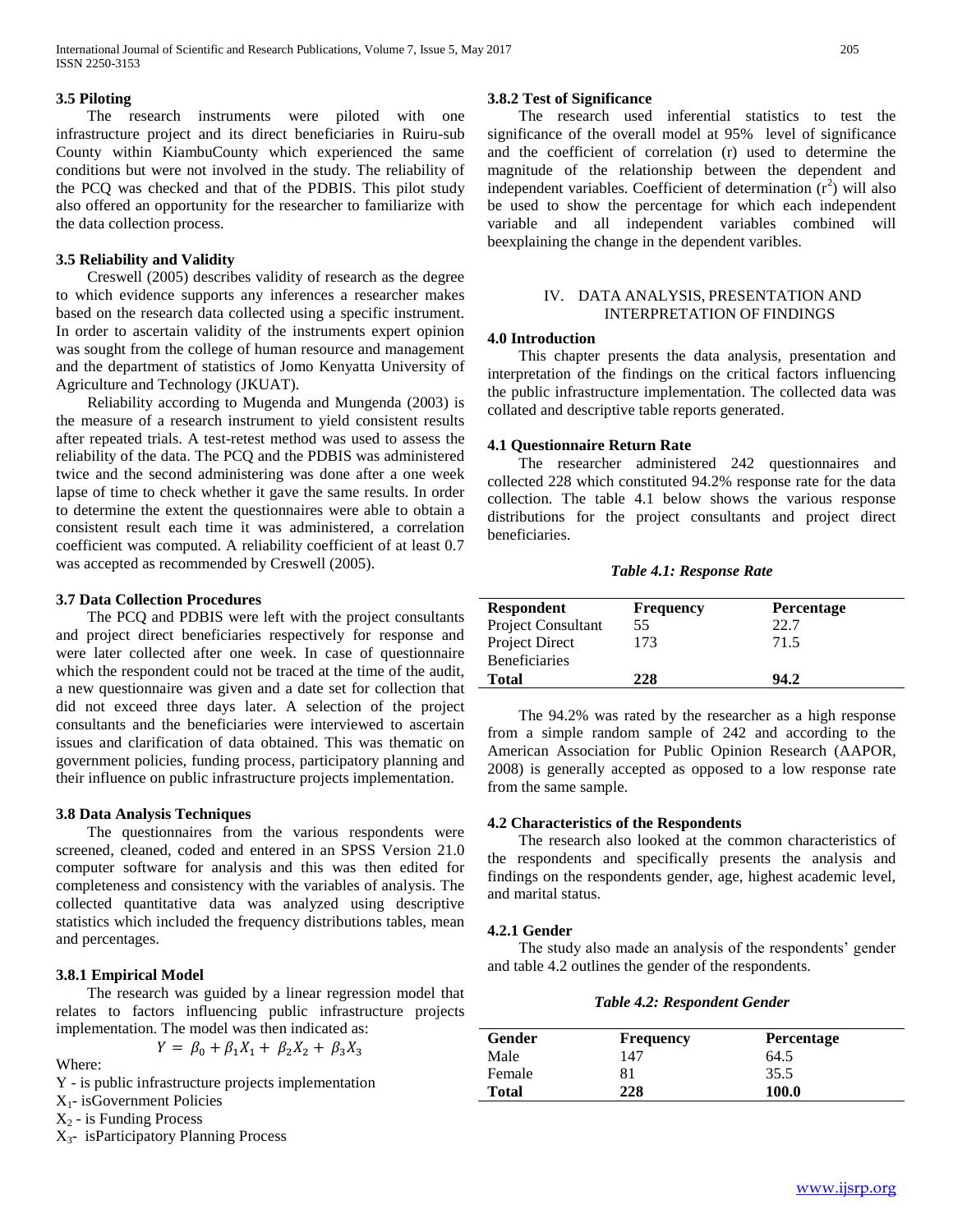Table 4.2 shows that the male respondents were the majority at 64.5% while female minority at 35.5%. This result clearly shows that the male are favored in the society and more so in

#### **4.2.2 Age**

public infrastructure implementation.

ISSN 2250-3153

 Table 4.3 shows the respondents age distribution as the various categories of selection.

*Table 4.3: Respondent Age Distribution*

| <b>Age Category</b> | <b>Frequency</b> | <b>Percentage</b> |  |
|---------------------|------------------|-------------------|--|
| $18 - 25$           | 47               | 20.6              |  |
| $26 - 35$           | 58               | 25.5              |  |
| $36 - 45$           | 104              | 45.6              |  |
| 56 and Above        | 19               | 8.3               |  |
| Total               | 228              | <b>100.0</b>      |  |

 From table 4.3 it was evident that majority of those involved in public infrastructure project either as consultants or as direct beneficiaries or both were between the ages of 36 – 45 representing 45.6% while those not actively involved either directly or indirectly were those between the ages of 56% and above representing 8.3%. This is probably because most of the public infrastructure projects require intensive activities and the age group falling between  $36 - 45$  are in their prime age and more active. The lower youth cadres falling between the age brackets of 18 – 25 were only 47 representing 20.6% while middle youth bracket between 26 – 35 responded at 58 representing 25.5%.

#### **4.2.3 Highest Academic Level**

 Table 4.4 describes the highest academic levels of the respondents and includes both the project consultants and the direct beneficiaries.

| <b>Highest Academic Frequency</b> |     | <b>Percentage</b> |
|-----------------------------------|-----|-------------------|
| Level                             |     |                   |
| <b>Basic</b>                      | 23  | 10.1              |
| Certificate                       | 45  | 19.7              |
| Diploma                           | 57  | 25.0              |
| Degree                            | 88  | 38.6              |
| Post-Graduate                     | 15  | 6.6               |
| <b>Total</b>                      | 228 | 100.0             |

*Table 4.4: Respondents Academic Levels*

 From the data distribution in table 4.4 it was evident that the respondents had at least basic education with those with only basic education which encompasses primary and secondary level qualification being 23 representing 10.1%. Majority at 88 (38.6%) of the respondents had a degree level qualification showing the competitiveness of the public infrastructure projects skills level entry while the minority at 15 (6.6%) were those with post graduate level qualification . Those with certificate and diploma level qualification were 45 (19.7%) and 57 (25.0%) respectively.

#### **4.2.4 Marital Status**

 The study also sought to find out the marital status of the respondents to ascertain the level of dependency of those involved in the study. Table 4.5 outlines the marital status of the respondents.

|  | <b>Table 4.5: Respondents Marital Status</b> |  |  |
|--|----------------------------------------------|--|--|
|--|----------------------------------------------|--|--|

| <b>Marital Status</b> | <b>Frequency</b> | <b>Percentage</b> |  |
|-----------------------|------------------|-------------------|--|
| Married               | 76               | 33.3              |  |
| Single                | 141              | 61.9              |  |
| Divorced              |                  | 0.0               |  |
| Widowed               | 11               | 4.8               |  |
| <b>Total</b>          | 228              | 100.0             |  |

 Majority of the respondents at 141 (61.9%) indicated that they were single perhaps reflective of the low number of child births in Kiambu County (Macharia&Ngugi, 2014) while minority at 11 (4.8%) indicated they were widowed. Those who were married were at 76 representing 33.3% while none indicated they were divorced.

# **4.3 Verification of Hypotheses**

 This section analyses and verifies the three hypotheses from the respondents' data and also documents observations made during the study.

# **4.3.1 Hypothesis One (HO1): Government policies do not influence implementation of public infrastructure projects in Thika Sub-County, Kiambu Kenya**

 One of the major reasons advanced by various quotas implementing public infrastructure projects is the government adherence to policies and procedures in the process. It is on this precepie that the researchers sort to find out the influence of government policies on the implementation of public infrastructure projects in Thika sub-county government. Table 4.6 presents the findings on the government policy factors influencing implementation of the public infrastructure projects.

## *Table 4.6: Government Policy Factors*

| <b>Government Policy Factors</b>         | Mean   | Std.   |
|------------------------------------------|--------|--------|
|                                          |        | Dev.   |
| Policies set up to allow public          | 4.6000 | .75592 |
| participation in projects                |        |        |
| Policy interest on projects support      | 4.2360 | .75095 |
| infrastructure investment and incentives |        |        |
| Public policies change with              | 4.4860 | .92722 |
| technological inventions influencing     |        |        |
| infrastructure projects directly and     |        |        |
| indirectly                               |        |        |
| Interest groups advocate for public      | 4.8600 | .57393 |
| policies that serve the desire of their  |        |        |
| members for particular infrastructure    |        |        |
| projects                                 |        |        |
| Business groupings promote               | 4.4360 | .56395 |
| government policies for infrastructure   |        |        |
| projects in the best interest of the     |        |        |
| grouping                                 |        |        |
| The government policies focuses on the   | 4.9232 | .63732 |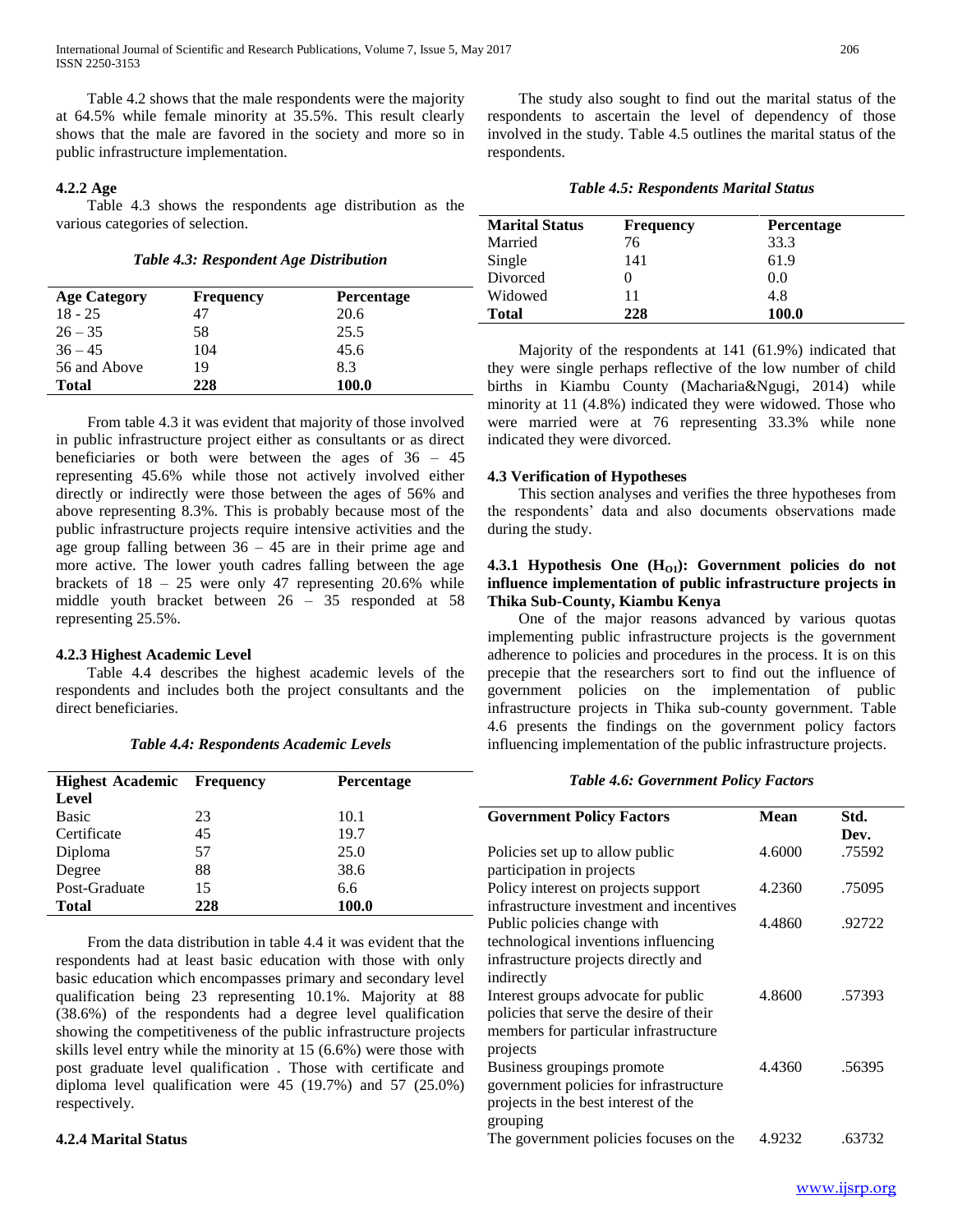| impact in public infrastructural spending |        |        |
|-------------------------------------------|--------|--------|
| for benefit of the beneficiaries          |        |        |
| Government policies regulate the use of   | 4.6223 | .48562 |
| public infrastructure implementation and  |        |        |
| usage upon completion                     |        |        |
| The county has developed constituent      | 4.8296 | .76534 |
| policies to deal with public              |        |        |
| infrastructure fiscal policy in some      |        |        |
| circumstances                             |        |        |

 The data for the analysis was collected using a 1 to 5 point likert scale with 1=Very Low, 2=Low, 3= Moderate, 4= High and 5= Very High. The respondents were asked to indicate their levels of agreement with the government policy factors influence on public infrastructure project implementation. The scale was designed to allow the respondents express their level of agreement or disagreement with a particular statement as listed. Each of the responses were then coded into numerical value used to measure their perceptive value under investigation. The score low and very low were combined into one to represent a variable having a mean score of 0 to 2.5 on the continuous likert scale. The scores of 'moderate' have been taken to represent a variable with a mean score of 2.5 to 3.4 on the continuous likert scale and the score of 'high' and 'very high' were combined to represent a variable with a mean score of 3.5 to 5.0 on the same scale. A standard deviation of greater than 1.0 implied a significant difference on the impact of the variables among the respondents of the study.

 From the study findings it is evident that majority of the respondents were of the opinion that government policies focusing on the impact in public infrastructural spending for benefit of the beneficiaries will have the greatest impact scoring a mean of 4.9232. A further majority were also of the opinion that the county develops constituent policies to deal with public infrastructure fiscal policy in some circumstances; and that interest groups advocate for public policies that serve the desire of their members for particular infrastructure projects, with mean scores of 4.8296 and 4.8600 respectively. The other factors of considerations in government policies influence in public infrastructure projects gave varied mean scores as follows: Government policies regulate the use of public infrastructure implementation and usage upon completion scoring mean of 4.6223; Policies set up to allow public participation in projects scoring 4.6000; Public policies change with technological inventions influencing infrastructure projects directly and indirectly scoring 4.4860; Business groupings promote government policies for infrastructure projects in the best interest of the grouping scoring 4.4360; and Policy interest on projects support infrastructure investment and incentives scoring 4.2360. The overall positive influence of the government policies on public infrastructure implementation was found to have resulted to a positive debate on infrastructure development and implementation. The responses indicate that the government policies have an influence on the implementation process of public infrastructure projects.

 **4.3.2 Hypothesis Two (HO2): Funding process does not influence implementation of public infrastructure projects in Thika Sub-County, Kiambu Kenya.**

 The data for the analysis was collected using a 1 to 5 point likert scale with 1=Very Low, 2=Low, 3= Moderate, 4= High and 5= Very High. The respondents were asked to indicate their levels of agreement with the funding process factors influence on public infrastructure project implementation. The scale was designed to allow the respondents express their level of agreement or disagreement with a particular statement as listed. Each of the responses were then coded into numerical value used to measure their perceptive value under investigation. The score low and very low were combined into one to represent a variable having a mean score of 0 to 2.5 on the continuous likert scale. The scores of 'moderate' have been taken to represent a variable with a mean score of 2.5 to 3.4 on the continuous likert scale and the score of 'high' and 'very high' were combined to represent a variable with a mean score of 3.5 to 5.0 on the same scale. A standard deviation of greater than 1.0 implied a significant difference on the impact of the variables among the respondents of the study.

#### *Table 4.7: Funding Process Factors*

| <b>Funding Process Factors</b>            | <b>Mean</b> | Std.    |
|-------------------------------------------|-------------|---------|
|                                           |             | Dev.    |
| Commitment and continuity of lead         | 4.6000      | .86956  |
| financier of a project determines its     |             |         |
| implementation speed and quality          |             |         |
| Ability of project consultants and        | 4.9365      | .46356  |
| beneficiaries to negotiate and maintain   |             |         |
| a core set of relationship in project     |             |         |
| implementation influences funding         |             |         |
| process                                   |             |         |
| Clear description, testing and external   | 3.9751      | 1.45251 |
| validation of public infrastructure funds |             |         |
| determines its potential                  |             |         |
| Skills to be acquired during the public   | 4.9002      | .77524  |
| infrastructure implementation             |             |         |
| determines the funding process            |             |         |
| Aligning project funding process to       | 3.8245      | 1.7521  |
| economic and environmental benefits       |             |         |
| enables smooth implementation             |             |         |
| Funding process that considers            | 4.7854      | .42055  |
| stakeholders in the short-term and long-  |             |         |
| term leads to effective implementation    |             |         |
| Long-term success and sustainability of   | 4.8578      | .78545  |
| the project funding lies with the         |             |         |
| engagement of project consultants and     |             |         |
| the direct beneficiaries                  |             |         |
| Funding process must take into            | 4.9921      | .78542  |
| consideration a budgeting plan for        |             |         |
| mitigation of risks and externalities     |             |         |

 From the study findings it was evident that majority of the respondents were of the opinion that funding process must take into consideration a budgeting plan for mitigation of risks and externalities scoring 4.9921; ability of project consultants and beneficiaries to negotiate and maintain a core set of relationship in project implementation influences funding process scoring mean of 4.9365; and skills to be acquired during the public infrastructure implementation determines the funding process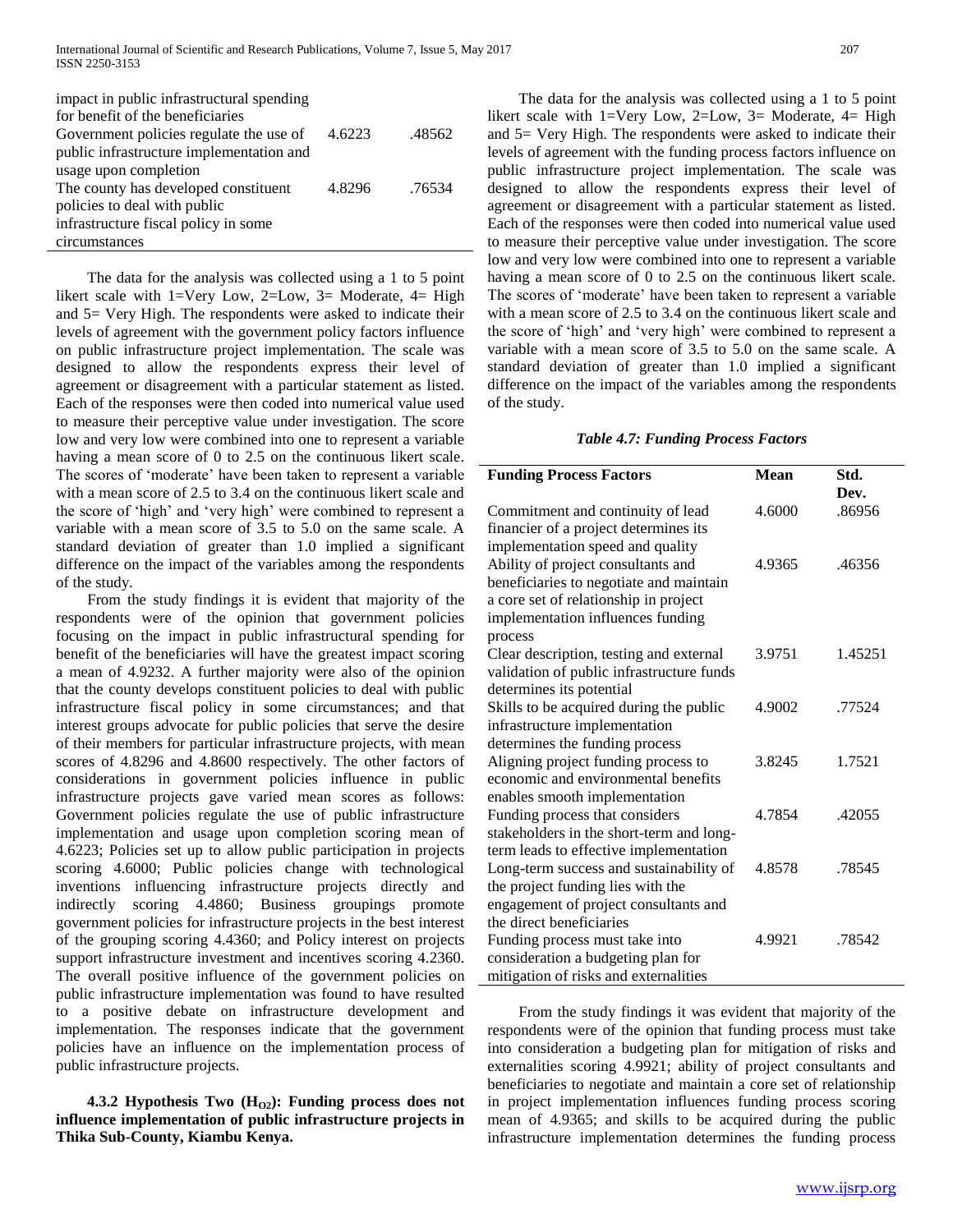scoring 4.9002.The other factors of funding process had varied scores as follows: Long-term success and sustainability of the project funding lies with the engagement of project consultants and the direct beneficiaries scoring 4.8578; Funding process that considers stakeholders in the short-term and long-term leads to effective implementation scoring 4.7854; Commitment and continuity of lead financier of a project determines its implementation speed and quality scoring 4.6000; Clear description, testing and external validation of public infrastructure funds determines its potential scoring 3.9751; and finally aligning project funding process to economic and environmental benefits enables smooth implementation scoring 3.8245

# **4.3.3 Hypothesis Three (HO3): Participatory planning processes do not influence implementation of public infrastructure projects in Thika Sub-County, Kiambu Kenya.**

 The data for the analysis was collected using a 1 to 5 point likert scale with 1=Very Low, 2=Low, 3= Moderate, 4= High and 5= Very High. The respondents were asked to indicate their levels of agreement with the participatory planning process factors influence on public infrastructure project implementation. The scale was designed to allow the respondents express their level of agreement or disagreement with a particular statement as listed. Each of the responses were then coded into numerical value used to measure their perceptive value under investigation. The score low and very low were combined into one to represent a variable having a mean score of 0 to 2.5 on the continuous likert scale. The scores of 'moderate' have been taken to represent a variable with a mean score of 2.5 to 3.4 on the continuous likert scale and the score of 'high' and 'very high' were combined to represent a variable with a mean score of 3.5 to 5.0 on the same scale. A standard deviation of greater than 1.0 implied a significant difference on the impact of the variables among the respondents of the study.

| <b>Participatory Planning</b>                                                                                           | <b>Mean</b> | Std.           |  |
|-------------------------------------------------------------------------------------------------------------------------|-------------|----------------|--|
| Leaders initiating public infrastructure<br>projects are visible active and support<br>the county during implementation | 4.7000      | Dev.<br>.46287 |  |
| process<br>The culture within the county<br>encourages innovation and change in                                         | 4.6521      | .45950         |  |
| public infrastructure developments<br>Communication during public                                                       | 4.1270      | .96425         |  |
| infrastructure project is two-way i.e.<br>from and to project management and the                                        |             |                |  |
| beneficiaries<br>There is formal planning and strategic<br>change implementation process that                           | 4.7568      | .65821         |  |
| targets the public infrastructure projects<br>implemented and their beneficiaries                                       |             |                |  |
| There is a formal and personal<br>development for the staff consulting for<br>a particular project and direct uptake of | 4.9245      | .58752         |  |
| skills from project beneficiaries                                                                                       |             |                |  |

| There is formal data gathering and        | 4.7215 | .78562 |
|-------------------------------------------|--------|--------|
| analysis process for monitoring change    |        |        |
| by the project consultants to the project |        |        |
| direct beneficiaries                      |        |        |

 The factor of participatory planning process that demonstrated the highest cognizant with the public infrastructure projects implementation among the respondents was the presence of formal and personal development for the staff consulting for a particular project and direct uptake of skills from project beneficiaries scoring a mean of 4.9245 and, of There is formal planning and strategic change implementation process that targets the public infrastructure projects implemented and their beneficiaries scoring a mean of 4.7568. However most of the respondents were of the opinion that Communication during the public infrastructure project is not two-way i.e. from and to project management and the beneficiaries as it scored 4.1270. The other factors scored as follows: Leaders initiating public infrastructure projects are visible active and support the county during implementation process with a mean of 4.7000; there is formal data gathering and analysis process for monitoring change by the project consultants to the project direct beneficiaries having a mean score of 4.7215; and finally the culture within the county encourages innovation and change in public infrastructure developments scoring a mean of 4.6521.

# **4.4 Regression Analysis**

 In order to determine the critical factors influencing public infrastructure projects implementation at the thika-sub county, the study conducted a regression analysis. The three variables of critical factors considered were government policies, funding process and participatory process to implementation of public infrastructure projects in thika sub-county.

Y=  $β0+β1$  Government Policies +  $β2$  Funding Process +  $β3$ Participatory Planning +  $\epsilon$ 

# *Where*:

 β0 is the regression constant, β1 - β3 are regression coefficient and  $\epsilon$  is the model error term which indicates its significance. Table 4.9 therefore gives the model of goodness fit.

# **Table 4.9: Model of Goodness Fit**

| R                                                                                                          | <b>R</b> Square | <b>Square</b> | Adjusted R Std. Error<br>of<br><b>Estimate</b> | Durbin –<br>Watson |
|------------------------------------------------------------------------------------------------------------|-----------------|---------------|------------------------------------------------|--------------------|
| $.761$ <sup>a</sup>                                                                                        | .678            | .646          | .22452                                         | 2.149              |
| a. Predictors: (constants), Government Policies, Funding Process,<br><b>Participatory Planning Process</b> |                 |               |                                                |                    |

b. Dependent Variable: Public Infrastructure Projects Implementation.

 From the table of model of goodness fit generated above the study established the linear dependence of the critical factors influencing the public infrastructure projects in thika sub-county. The study established a correlation coefficient of 0.761 which is a strong positive correlation depicting a near perfect linear dependence between the dependent and independent variables.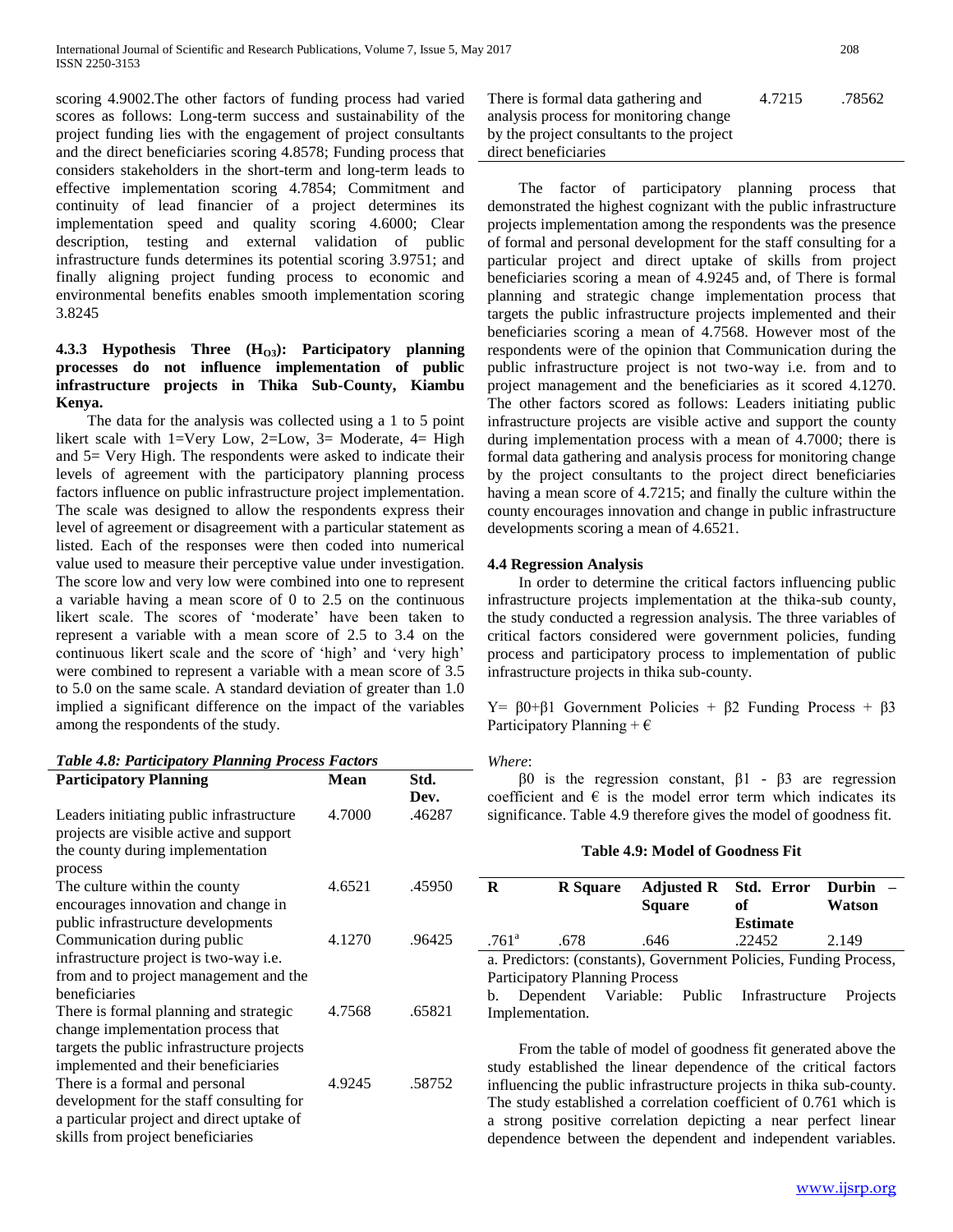An R-square of 0.678 was established and adjusted to 0.646 with the coefficient of determination depicting that government policies, funding process and participatory planning process brings about 67.8% variation in public infrastructure projects implementation at the thika-sub county while 32.2% of the variations are brought about by factors not captured by the objectives of this particular study. The Durbin Watson value of 2.149 established illustrated that there is lack of autocorrelation in the model residuals.

 The study further established the regression coefficients of the various variables and presented in table 4.10 below.

#### **Table 4.10: Regression Coefficients**

|                                       | <b>Unstandardized Coefficients</b> |                   | <b>Standardized</b><br><b>Coefficients</b> |       | Sig. |
|---------------------------------------|------------------------------------|-------------------|--------------------------------------------|-------|------|
|                                       | в                                  | <b>Std. Error</b> | <b>Beta</b>                                |       |      |
| (Constant)                            | 1.348                              | .563              |                                            | 2.845 | .514 |
| <b>Government Policies</b>            | .192                               | .048              | .316                                       | 2.562 | .002 |
| <b>Funding Process</b>                | .642                               | .132              | .319                                       | 3.821 | .026 |
| <b>Participatory Planning Process</b> | .245                               | 124               | .378                                       | 3.635 | .005 |

a. Dependent Variable: Public Infrastructure Project Implementation

The regression equation becomes:

*Y = 0.192X1 + 0.642X2 + 0.245X3 P < 0.001*

 From the findings it is evident that the regression model depicts that when government policies, funding process and participatory planning process have a null value, the public infrastructure implementation would be 1.348. This therefore means that when all other factors are constant, a unit increase in the perceptive value of government policies would yield a 0.192 decrease in the public infrastructure project implementation while a unit increase in perceptive value of funding process and participatory planning process would yield 0.642 and 0.245 respectively.

#### **4.5 Discussion of Findings**

 The findings of this study have reinforced the current reality at the county governments and by extension the sub-county governments that public infrastructure projects implementation is influenced by certain factors in its environment and that this is characterized by turbulence that is consistent.

# **4.5.1 Comparison to Theories**

 The study constructed three objectives which were to determine the influence of: government policies; funding process; and participatory planning process on the implementation of public infrastructure projects. From the findings it is evident that government policies, funding process, and participatory planning process have an influence on public infrastructure implementation. These findings are confirmed by Robey and Holmstrom (2001) who while studying transformation of municipal governance in a global context contends that infrastructure development projects implementations are dynamic, evolving and change in response to environmental changes which might include government policies and procedures, the sources of finance and the participation of the locals in its initial plans. Further they asserts that an environment that is non-specific to conditional changes and experiences various turbulences leads to the project implementers identifying the most gratifying critical factors of considerations. These factors Mohan (2008) confirms must relate to government procedures, rules and regulations and also include the source of finance for the project and the participation of the local population into the activities of the project from its inception to completion. Further findings are confirmed by the system theorists like Bertalanffy (1972) who asserts that public infrastructure projects implementation success depends majorly on the various planning processes that includes the funding process and participatory process of the stakeholders involved.

## **4.5.2 Comparison to other Studies**

 The findings of other study also warns that for the public infrastructure implementation to succeed the actors and the various stakeholders must be cognizant of the various critical factors to take into consideration with a view to ensuring a complete success. The study found that the integral critical factor in public infrastructure must include the compliance to government policies which directly and indirectly to the projects. These findings are also confirmed by Njoki (2013) while studying construction projects in Nairobi, Kenya, and Ker and Newell (2001) who studied projects with policy induced technology adoption and noted that government projects and more so public infrastructural development projects mostly depend on policies to ensure that they meet certain pre and post conditions geared towards their success in implementation. This is further confirmed by Otieno et al. (2010) who also noted that government policies plays a vital role in the implementation of projects and the policies should be geared towards mass implementation of public infrastructure projects.

 Infrastructure funding process as per the study findings also contributes immensely to the outcome and quality of any given infrastructure projects. The study also assurps that funding process within a structured project implementation leads to systematic review of the stages of the projects that are geared towards achieving the implementation target. These findings are in concurrent with Kaiser and Ahlemann (2010) who opined that funding process in any project must be clearly articulated in order for the contractors of the project to apply quality materials and Wanjiku (2012) on her study of factors influencing performance of contractors of government funded building projects further notes that if the funding is not structured it can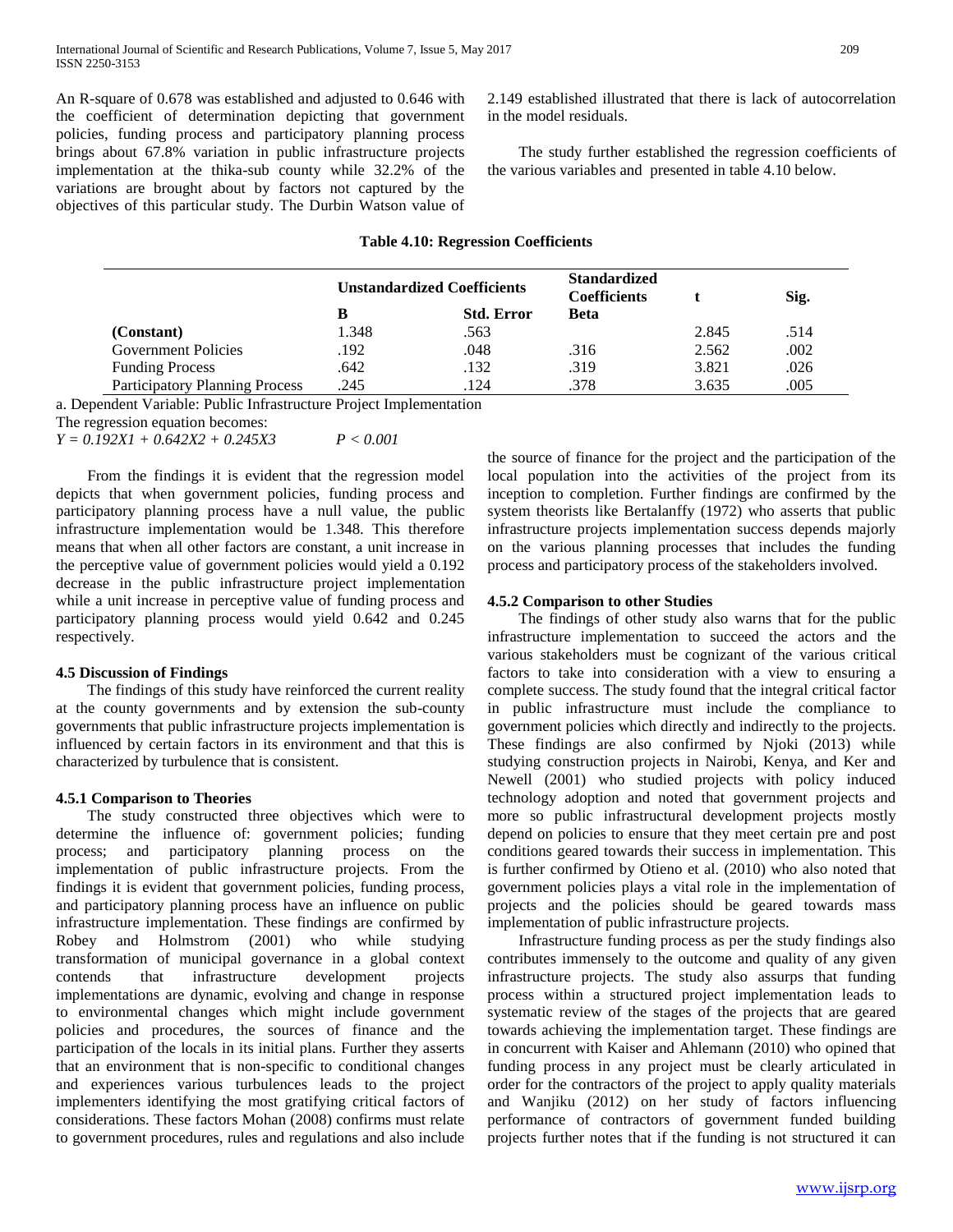lead to poor human resource and low quality implemented projects.

 The study also found out that participative planning process is vital in the lifeline of a project and especially in the implementation process to ensure coherence and sequence of understanding in the procedures, policies, process, regulations and laws as it applies to the project until it is fully implemented. Reeves (2004) confirms these findings it his definition of participative planning process as one that encompasses the whole project actors and their sequence of activities that leads to fully implemented project. Njoki (2013) further notes that participative planning process must be embraced at the national and county government levels to ensure that initiated projects are fully implemented and the players involved are aware of their roles at the various stages of the project until full implementation is achieved. The demand for participation therefore must be based on several factors as identified by the study and concurred by Dailami and Klein (1997).

#### V. CONCLUSIONS AND RECOMMENDATIONS

 Based on the responses from the respondents this research came up with findings and were used to make conclusions and give recommendations. Based on the findings of and discussions above, the study makes the following conclusions and recommendations:

## **Conclusions**

 From the findings the following issues were observed from the as directly emanating from data analyzed:

- There is a strong gender disparity at the public infrastructure projects being implemented as there are more men than women. This is largely because construction profession which is the larger implemented projects is still considerably viewed as a Man's job in Kenya and the larger African communities.
- Majority of those working at public projects being implemented are graduates with those with no qualifications at all missing at some sites. This is an indicator that the population has an influx of graduates as most of the project activities undertaken did not require specialized training or qualification.
- Most of the project managers do not have a pre-requisite qualification on project management apart from the specialized qualification which is only related to a project cycle stage. In most instances therefore, the project engineers were bestowed with the responsibility of doubling up as the project managers.

 According the above discussions and summary thereafter, the following conclusions can be drawn from the study:

 With regards to government policies and public infrastructure implementation, there was a statistically significant relationship between the two variables. Government policies influences public infrastructure implementation and a project supported by most policies is likely to be implemented to completion than one that is not.

 On the other hand funding process and public infrastructure projects implementation also had a statistically significant relationship. Funding process influencing the projects implementation progress and its eventual completion and further determines in advance the sources of finance for the project outlining the various levels of finance and the specific activities it will be funding.

 In regards to participatory planning process and public infrastructure projects implementations, there was a statistically significant relationship between the two variables. Perceived participatory planning process has a direct and indirect influence on the public infrastructure implementation. Perceived participatory planning process in terms of stakeholders participation on the project increases the likelihood of the project success and with low perception of success, there is a likelihood of project implementation failure.

# **Recommendations**

 Based on the findings of the study and the conclusions made above, this study recommends the following on critical factors influencing public infrastructure implementation:

- (i) Public infrastructure project implementers must take into considerations all the government policies in place and comply with all policies to ensure that the project is sealed from the direct or indirect influence of these policies. Of particular interest should be the mandatory policies that every project must comply with before its implementation. Government policies that are relevant to the project should serve as the key implementation criteria for the project.
- (ii) To ensure that public infrastructure projects are geared towards full implementation, the funding process should be taken into consideration with specific outlines on the main funding source, the minor and the emergency funds for the project. The usage of these funds should be well outlined in the funding process to gag on misuse and under or over spending by overzealous project management implementers.
- (iii) To overcome the risk associated with non-involvement of stakeholders during the implementation process, the public infrastructure project should have a mechanism in place that ensures that a participatory planning process is in place and involves all those that the project affects directly and indirectly. Perceived non-involvement of stakeholders creates anxiety among the stakeholders and especially those directly affected by the project and may lead to total rejection of the project. It will be of high importance to involve the stakeholders early in the project stages to ensure that they own and defend the project.

#### **REFERENCES**

[1] AAPOR, (2008) "Response Rates – An Overview." American Association for Public Opinion Research.